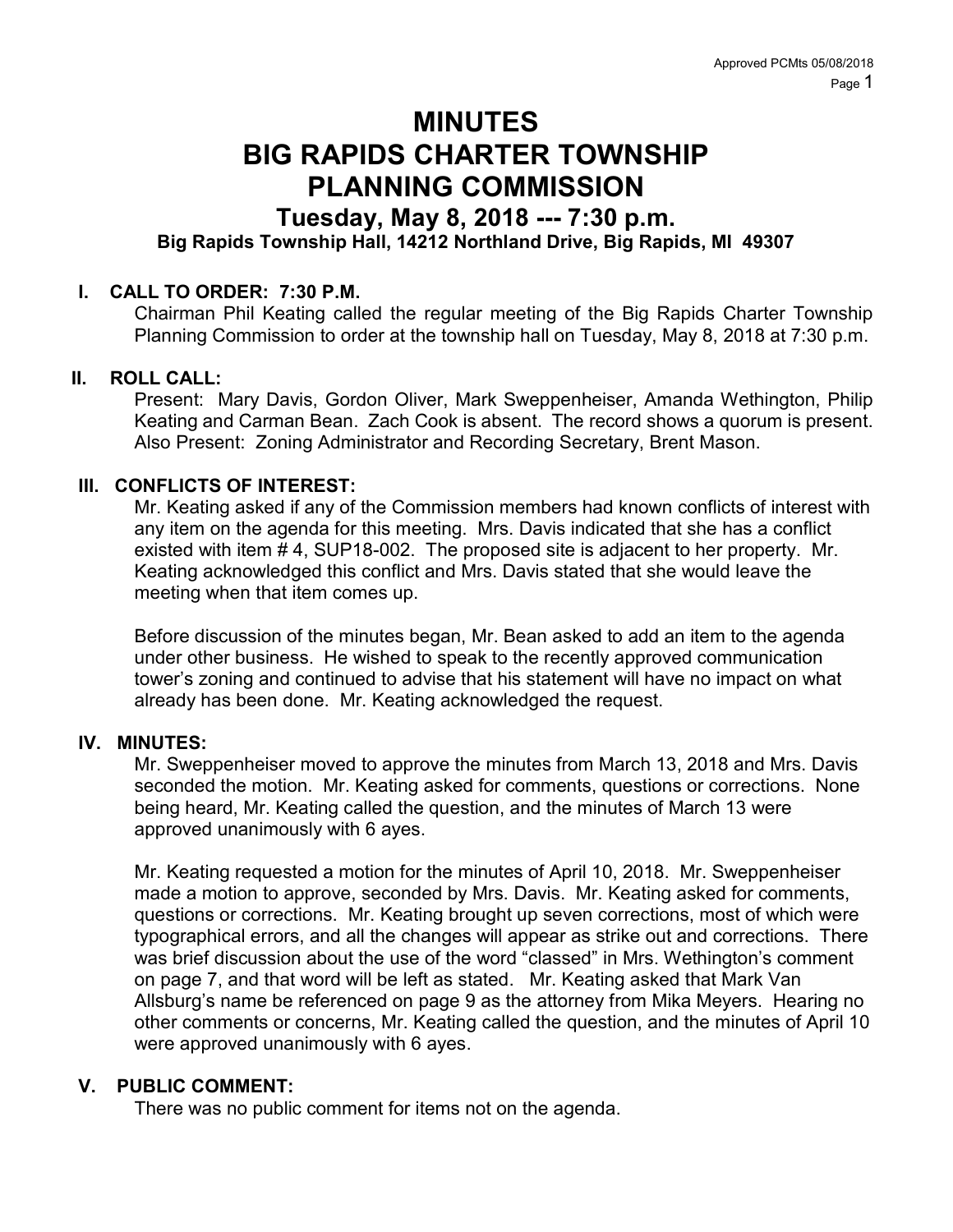#### VI. PUBLIC HEARING AND SITE PLAN REVIEW FOR SUP18-002:

Mr. Keating started the discussion about SUP 18-002 at 7:40 p.m. Mrs. Davis recused herself and left the meeting room at this time. Mr. Keating asked Michelle Johnson to present her request to the Planning Commission. Ms. Johnson began by telling the Commission that she and her son would like to purchase some property on Northland Drive north of 12 Mile Road to build and operate a business. She then turned the floor over to her son, Jeremiah Johnson. Mr. Johnson began by telling the Commission that he wants to operate a drone racing hobby shop, for indoor drone racing. He indicated the size of the drones to be approximately 8 inches square. Mr. Keating asked if these drones fly overhead. Mr. Johnson answered that they do fly overhead, using what is called "first person view" or FPV. FPV uses a video camera on the drone, watching the flight through goggles while controlling the drone. The flight distance is limited by the radio frequency video feed limitations. Mr. Keating asked for some clarification, and Mr. Johnson stated that the image view the operator sees through the goggles/video screen is just like being in the drone itself. The course is an inside obstacle course with LED lit obstacles and will be open to the public with drones for rent. Mr. Johnson is in the process of getting his drone pilot's license so he will be able to teach drone operation. Mr. Keating asked about the reference to the ground R/C truck and car track. Mr. Johnson explained that the drones fly in the air and the vehicles will use FPV on the ground (floor) with various obstacles also.

Mr. Bean asked if they would be doing any flying or operating cars outside. Mr. Johnson said that they would like to move outside at some point, but at first, they would just use the indoor area. Eventually they do plan to use the area outdoors but because the weather in Michigan isn't always dry and sunny, it would mostly be inside as the drones cannot get wet.

Mr. Keating asked what range the drones could travel. Mr. Johnson said that some can travel pretty far but the drones they will use will operate on 25 mW and travel about 100 to 150 yards maximum. The quality of the video signal diminishes rapidly any further than that. He also stated that the controllers can be set so that the range can be limited if needed based on geographical information. That would limit how far the drones would be able to travel.

Mr. Bean noticed that the property is 165 feet wide and he asked for the depth, which was given as 662 feet from the right-of-way line. Mr. Mason showed the GIS aerial view of the property on the video screen and explained the location of the parcel to the Commission members as well as identified the adjacent parcels and other prominent landmarks.

Mr. Keating asked if there were any other questions for the Johnsons before they move on to public comment. Mr. Keating asked if the Johnsons had any other comments, and Mr. Johnson indicated that he did not have any further comment.

Mr. Keating asked James Davis for his comment, and Mr. Davis presented each member with a copy of a letter he drafted with his concerns about the proposed operation. Mr. Davis mentioned that some of the points have already been touched on by questions the Commission members asked. Mr. Davis advised that he and his wife own 20 acres adjacent to the west side of this property. Mr. Davis refenced the special use permit questions. The first item of concern is that this project will change the essential character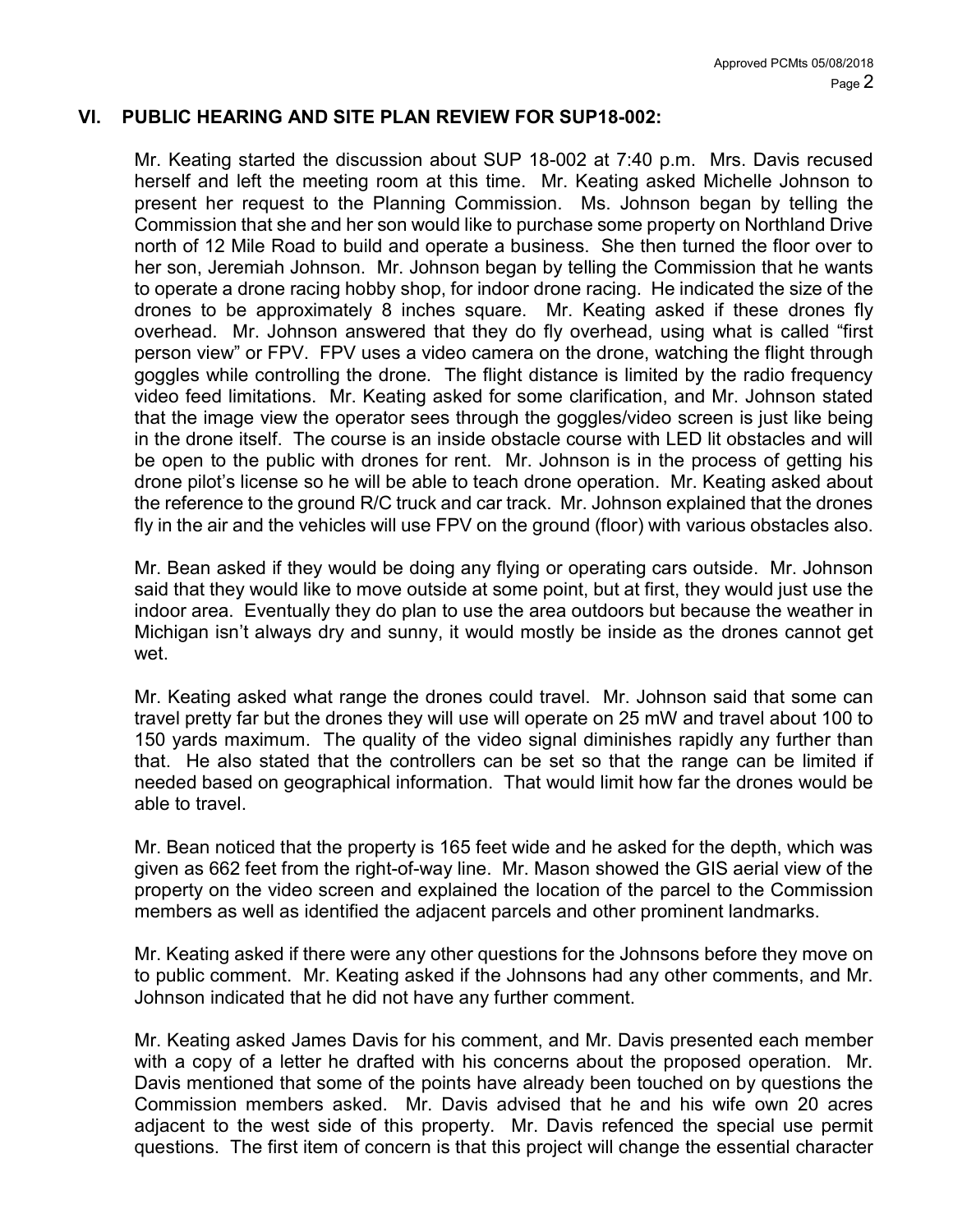of the area, because this structure is different than any other structures that are around it. He feels it will make the landscape look different than anything else in the area. Regarding diminishing the property value, Mr. Davis contacted two local realtors and got their opinions that the property values would be most likely be reduced due to factors that follow commercial uses, such as traffic, noise and the look of the building. Mr. Davis is also concerned about the noise level that may be present if and when the drones are allowed to operate outside. He continued by saying that he feels these are important concerns and wants to make sure they are addressed by the Commission.

Mr. Keating asked what size the parcel to the south is. Mr. Mason advised it is approximately 12 acres. Mr. Sweppenheiser asked what the zoning of that parcel is, and Mr. Mason replied that all the parcels in this area are zoned agricultural.

Mr. Davis voiced one other concern regarding flying drones outdoors. He wondered what kind of effect it would have on the wildlife and hunting. Mr. Keating acknowledged that they are valid concerns.

Mr. Bean asked Mr. Keating if we knew whether there are any regulations on how close a drone can fly to the road. Mr. Johnson gave a brief overview of FAA regulations he was aware of regarding drones; you can't fly over governmental buildings, public buildings like hospitals, etc. but you can fly over roads. Mr. Bean stated that he remembers when he flew gliders that you were not allowed to fly over roads. There was some other discussion without definitive information. Mr. Keating asked Mr. Johnson what agency regulates drone flying. Mr. Johnson answered the FAA and the drone operators regulate themselves based on FAA rules. Mr. Keating asked if he had a copy of the FAA regulations, and Mr. Johnson said he did not have them with him, but he could get a copy. Mr. Johnson continued by saying that they would enforce the rules themselves, by requiring that the drones remain on their property. The radio control system they use for the FPV system is only 25 mW of power and it limits the number of users and the distance that the drones could fly because the signal diminishes rapidly. They would only be flying in the back of the property, so the road wouldn't be a factor, and there would only be six operators at a time because the signal quality would not be acceptable with more than six people operating at one time. Mr. Bean asked for clarification on the distance the back of the building is from the road right-of way, and he was advised that it was 270 feet. Mr. Bean asked if they flew outside, would they fly to the back of the building, to the west. Mr. Johnson stated that if they were allowed to fly outside, that they would fly to the west of the building. Ms. Johnson stated that they would not use all the area because some of it is quite wet and the drones can't get wet. Mr. Johnson mentioned that the range of the drones will be limited by the transmitter power and frequency (25 mW and 5.8 Ghz). Mr. Johnson stated that they don't need a large space because they use every aspect of the air such as gates 50 feet above the ground. Mr. Keating asked if they needed any permits or licenses to open a business like this. Ms. Johnson said they would be getting a sales tax license but didn't need any local permit to operate a business.

Robert Walworth asked if they intended to fly over their property only. Mr. Johnson answered that they would only fly over their property and only in the building to begin with. Training of drone pilots would only be done indoors. Mr. Walworth stated that he had prior flight experience and there are FAA rules that would regulate drone operation. If they stay over their property it would not be a problem, but if they operate over other people's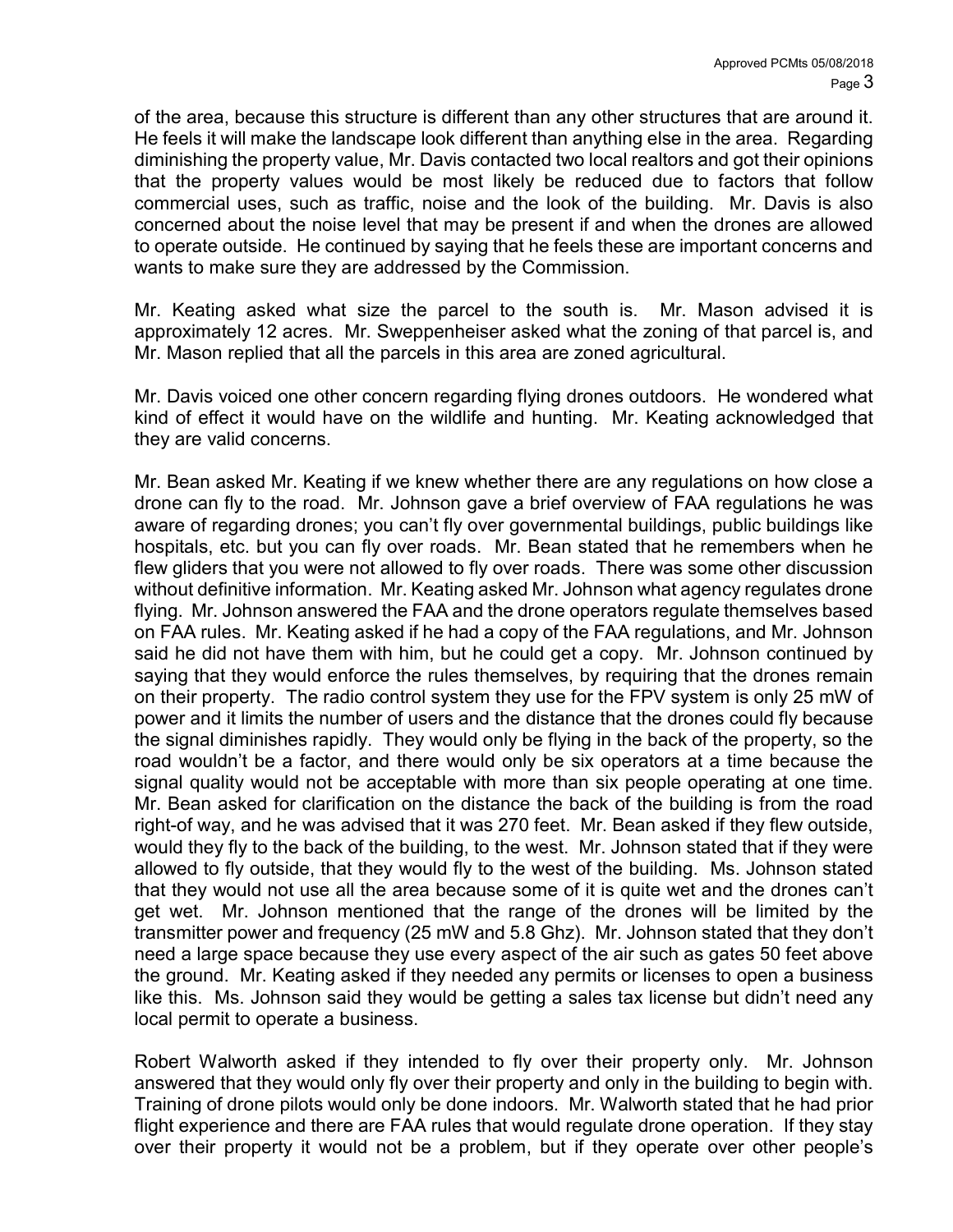property, there could be some concerns. Mr. Johnson acknowledged that information and stated that they would operate within the FAA requirements. Mr. Johnson stated that he wished he would have brought the FAA regulations for Drone operations with him.

Mr. Keating believes that nobody will want to learn to fly drones inside a building and then not want to operate them outside. Mr. Johnson advised that the drones they would be using are relatively small, only 95 mm from motor to motor.

Mr. Keating asked Mr. Johnson if he flew drones outside. Mr. Johnson answered yes, he does.

Mr. Walworth asked Mr. Johnson if the range of the drones he flies outside is a half mile. Mr. Johnson answered that he doesn't even go that far. Mr. Johnson did acknowledge that there are drones with ranges of over a half mile, but the drones they will be using are low power, 25 mW.

Mr. Bean wanted clarification about the range of the drone being 450 feet maximum. Mr. Johnson stated the transmitter power is 25 mW. Mr. Bean said he doesn't know how that translates to flight range.

Mr. Davis referred to item 153.130 (C) 2, diminishing property value. If he were a prospective buyer and heard drones flying around, that would be a concern for him. Therefore, he believes that it could cause his property value to go down.

Mr. Johnson replied that the drones are relatively quiet, then he made a higher pitched buzzing sound, stating that they are louder than he could imitate, but from a distance, you can't really hear too much. Mr. Johnson did offer to show everyone his drone so they could see the actual size and also show them a video of a drone in operation.

Mr. Keating asked how Mr. Johnson was going to control the drones from leaving the property, making sure they stay on the 165-foot-wide parcel.

Mr. Johnson replied that they could put up a barrier, like a golf course net or they could use new technology such as geo-graphing, similar to GPS, which allows for the drone to be shut down if it leaves the designated operation area. Mr. Keating asked which one they were going to use. Ms. Johnson interjected that the track should guide the operators on where to go. Mr. Johnson continued that sometimes operators may push the limits and need to be controlled. Mr. Bean said some operators may not be that good at flying. Ms. Johnson said the operators that are learning stay inside. Mr. Johnson stated that the Geographing control would be the best. Other than that, a ground station would be the easiest, and that controls the video feed transmission, which is how the drones could be dropped out of the sky. Mr. Keating asked if you need somebody to monitor the ground station. Mr. Johnson answered yes, someone always runs the ground station, and only six pilots can operate at one time. The drone pilots would need to schedule their time because only six operators could fly at any given time.

Mr. Keating asked for clarification about whether there could be six drones operating inside and six outside at the same time. Mr. Johnson advised that he can't currently see more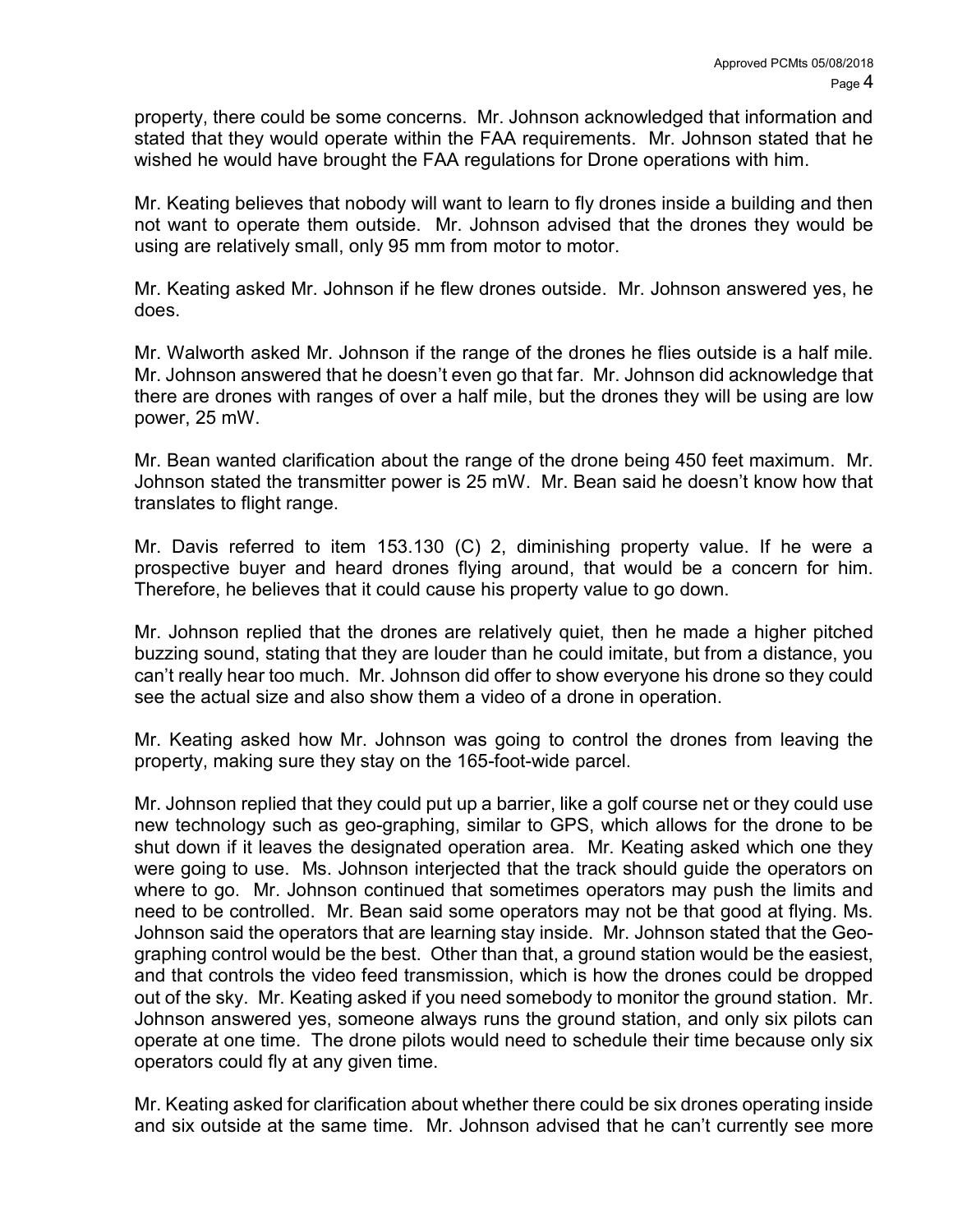than six total between inside and outside operations due to the limitations of the technology.

Mr. Walworth asked if any drones would be flying without the video FPV. Mr. Johnson said they have no plans to offer that kind of service. He reiterated that they want to offer the FPV experience only, so that the operator feels like they are in the craft themselves.

Mrs. Walworth asked what would prohibit them from allowing others to bring their own R/C drones and having more than six drones in the air outside. Mr. Johnson replied that every drone on the market operates on the same frequency and that is currently the limiting factor. Because they all use the same frequencies, they can be jammed up and the drones would then fall to the ground if they aren't under control. Also, more than six operators create poor video signal issues, and the experience is not enjoyable.

Mr. Walworth wondered about the proximity to old 131 and is concerned about the risk to drivers should a drone fly into traffic. Mr. Bean said that the Planning Commission should know if there is a regulation regarding proximity to a roadway and what that regulation says.

Mr. Davis asked Mr. Keating what the outcome of this hearing would be, and whether there would be a decision today. Mr. Keating said a decision could be made tonight. Mr. Davis feels that there are still some unanswered questions regarding FAA regulations and that there should be more information provided before a decision is made.

Mr. Keating asked if there were any more questions or comments. Mr. Sweppenheiser asked how anyone else feels about this use being listed as a commercial use. He referenced the special permit section that suggests uses from the commercial district are allowable with a permit in the agricultural district. He went on to compare this use with uses that are listed and feels the request for outdoor use is not consistent with the other listed uses in the commercial district. Mr. Mason stated that he did feel the indoor use was consistent with some of the uses listed, such as sporting goods store. Mr. Keating mentioned that he did feel this use was similar to item (25) Golf course and similar recreational facilities. Mr. Bean stated that he is sure there is a requirement for a minimum distance from a roadway, but he can't quote it.

Mr. Keating asked if the Commission would like to pursue further consideration. Mr. Bean and Mr. Sweppenheiser mentioned that they would like more information about the FAA regulations regarding drone operations. They also continued that a gold course is not 165 feet wide and is not regulated by the FAA. Mr. Sweppenheiser continued by mentioning that there are constraints to this site and that he feels everyone probably has some concerns. Another factor is that this is not like any other request the Commission has heard.

Mr. Keating asked if there were any other comments from the public. Mabel Starr's daughter, Mrs. Mary Kay Walworth mentioned that her mother is concerned about increased noise, traffic, decrease in her property values, hours of operation, when will people be coming and going. Mr. Keating asked Mr. Johnson to address those concerns. Mr. Johnson answered that the hours would be limited at first because he will still be working his current job, so roughly from 2:00 p.m. to dark, 9:00 p.m. He doesn't wish to be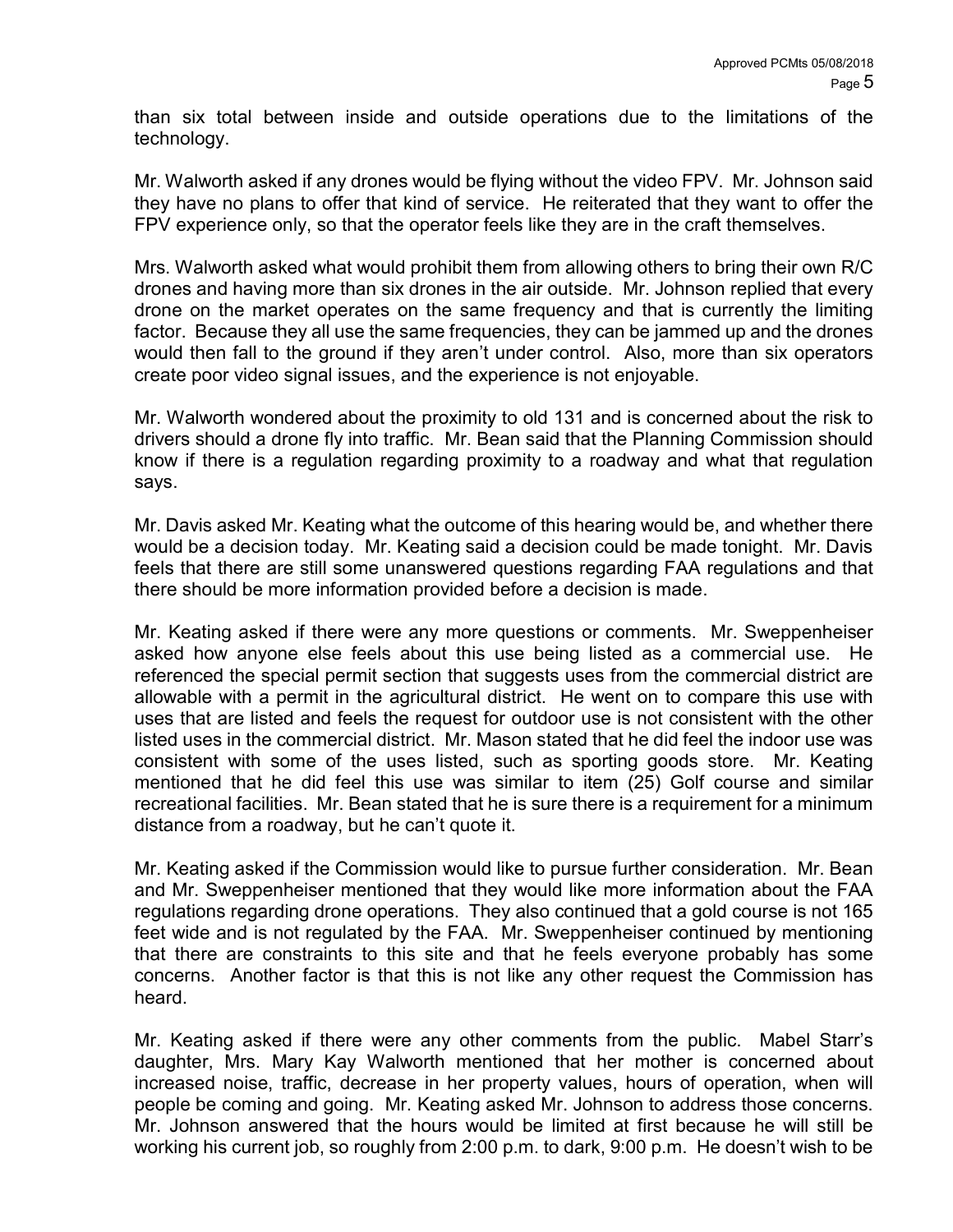out any later than that because he has a family. Mrs. Walworth reiterated her points of concern. Mr. Mason read the letter that was emailed on behalf of Mrs. Starr.

May 4, 2018

To Whom it May Concern:

I am writing this letter in regards to SUP-18-002 for a special use permit in the Agricultural District.

I am opposed to this Special Use Permit for the Following reasons:

- 1. It will decrease the surrounding property value.
- 2. Having unexperienced individuals flying drones or planes over homeowner's property or Northland Drive is dangerous.

Thank you for your time and consideration of denying the Special Use Permit in the Agricultural District for the property address 12185 Northland Dr. Big Rapids, MI

Signed Mabel E. Starr Property owner of 12325 Northland Drive Big Rapids, MI 49307

Mr. Keating asked if there were any other comments. Hearing none, he closed the Public Hearing at 8:18 p.m.

Mr. Keating asked the members of the Planning Commission to turn to the Agricultural District information. Mr. Davis asked if the public could leave. Mr. Keating said they could, unless they wanted to stay. Mrs. Walworth wondered if there would be a decision approving or denying the request tonight. Mr. Bean answered that he did not know that. Mr. Keating advised that the Commission would look at the language in the Zoning Ordinance to see if it will allow for this use. He continued to state that as long as the ordinance allows for this type of use, they will continue to review the request in accordance with the requirements of the Zoning Ordinance. Mr. Mason advised Mrs. Walworth that the decision may or may not be made this evening. Mrs. Walworth asked if she could call tomorrow to see if a decision was reached and Mr. Mason stated that she certainly could.

Mr. Keating referred to the Agricultural district language, mentioning that this use is not a permitted use, but that it appears to be allowed by special use permit as a commercial use in the Ag District per Sec.153.019 (A) 41. Mr. Sweppenheiser stated that this section seems to most likely represent the requested use and Mr. Keating agreed. Mr. Sweppenheiser continued saying that since this request is fairly unique, the Commission will need to consider which uses are similar to the requested use. Mr. Keating mentioned that when the Zoning Ordinance was put together, these types of uses and activities did not exist. Mr. Bean said that the zoning ordinance is a dynamic document, and many members agreed. Mr. Keating asked if anybody thought that this use does not qualify for consideration. No one answered. Mr. Sweppenheiser expounded on the condition that the use be indoor only. If outdoor use is allowed, there could be a different outcome. Mr. Oliver asked if there was a possibility of having a net put up, like a golf course. Mr. Oliver asked how high the drone could fly. Mr. Johnson answered that they can fly pretty high and might possibly fly over a net. He continued by restating that the experience they are providing is a first-person view (FPV) so the drone will most likely be flying closer to the ground through the various obstacles provided to optimize the experience.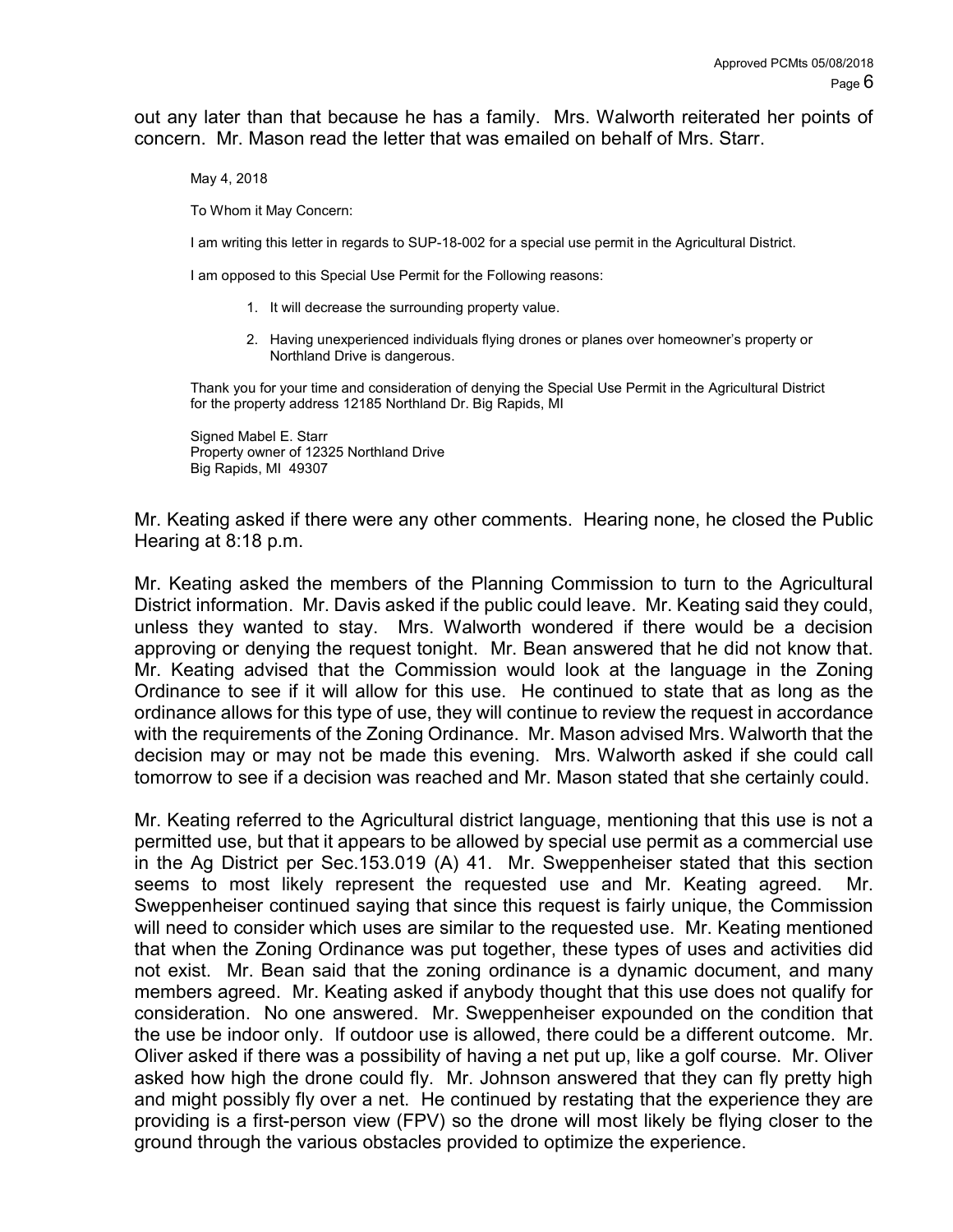Mr. Mason asked Mr. Johnson if the possibility of being limited to just indoor use would affect their decision to pursue this application. Mr. Johnson said that it would not, because he feels that his potential customers would be satisfied with the experience they will get by flying indoors only, flying fast around a track through the obstacles. He mentioned that the large "greenhouse" tent structures could be used to provide an outdoor feel while still being inside. Ms. Johnson did say that she thinks the outdoor experience is desirable. Mr. Johnson mentioned that the Geo-graphing of the outdoor course would limit where the drone would fly through GPS.

Mr. Sweppenheiser asked if additional equipment would be needed for Geo-graphing. Mr. Johnson answered that they would need to get the equipment to provide Geo-graphing control services, but that technology is easily available. Mr. Sweppenheiser mentioned that the other technology that limits the range of the drones may rapidly change and create situations where the drone might be less easily controlled. He is concerned that if the drones were to fall onto a neighbor's property, there could be trespass issues or other concerns that are at a whole different level, especially if someone doesn't like the business. Mr. Bean mentioned that nothing falls straight down. At speed, a drone could easily cross that property line. Mr. Johnson replied that he would do the calculations that would keep the drones inside their property by not allowing the drones to operate closer to the property line than the distance required to fall from the air at speed. Mr. Sweppenheiser asked if the property was wooded, and Mr. Johnson replied that there are woods on the property and the trees could be used as part of the course.

Mr. Keating stated that the application is for indoor use only. Ms. Johnson said she didn't realize that there might be a difference, but she does think that the indoor and outdoor uses are both desirable. Mr. Keating asked the Johnson's to decide if they want what they asked for in their application, or if they want something else, and that they will need to reapply if they want the outdoor use. Ms. Johnson asked if they could come back at a later time to apply for the outdoor use, and she was told that they could, but there is a chance that they may or may not get approved for the outdoor use. Mr. Keating asked them to decide which way they want to go, and Mr. Johnson stated that he would like to proceed with the request for the building and the indoor track only at this time. Then he could prepare the necessary information for the outdoor request and come back at a later time for consideration of the outdoor use. Mr. Johnson did state that he came in tonight only for the indoor request and the discussion started down the outdoor path, so he started answering those questions. He is satisfied with just being considered for the indoor use only. He understands that he can apply for the outdoor use at a later date.

Mr. Keating mentioned that since this is very new to everyone, we don't have any experience with this particular use and can't compare it to anything else. Mr. Keating asked if the Planning Commission members felt that this use fell into the current commercial zoning criteria. Mr. Bean and Mr. Sweppenheiser agreed that they felt it is consistent with the listed commercial district uses. Mr. Bean mentioned that if the use will be completely indoors, then he doesn't have any concerns with this use.

Mr. Keating started the discussion by going through the requirements. All uses by special permit shall comply with each of the following standards and requirements.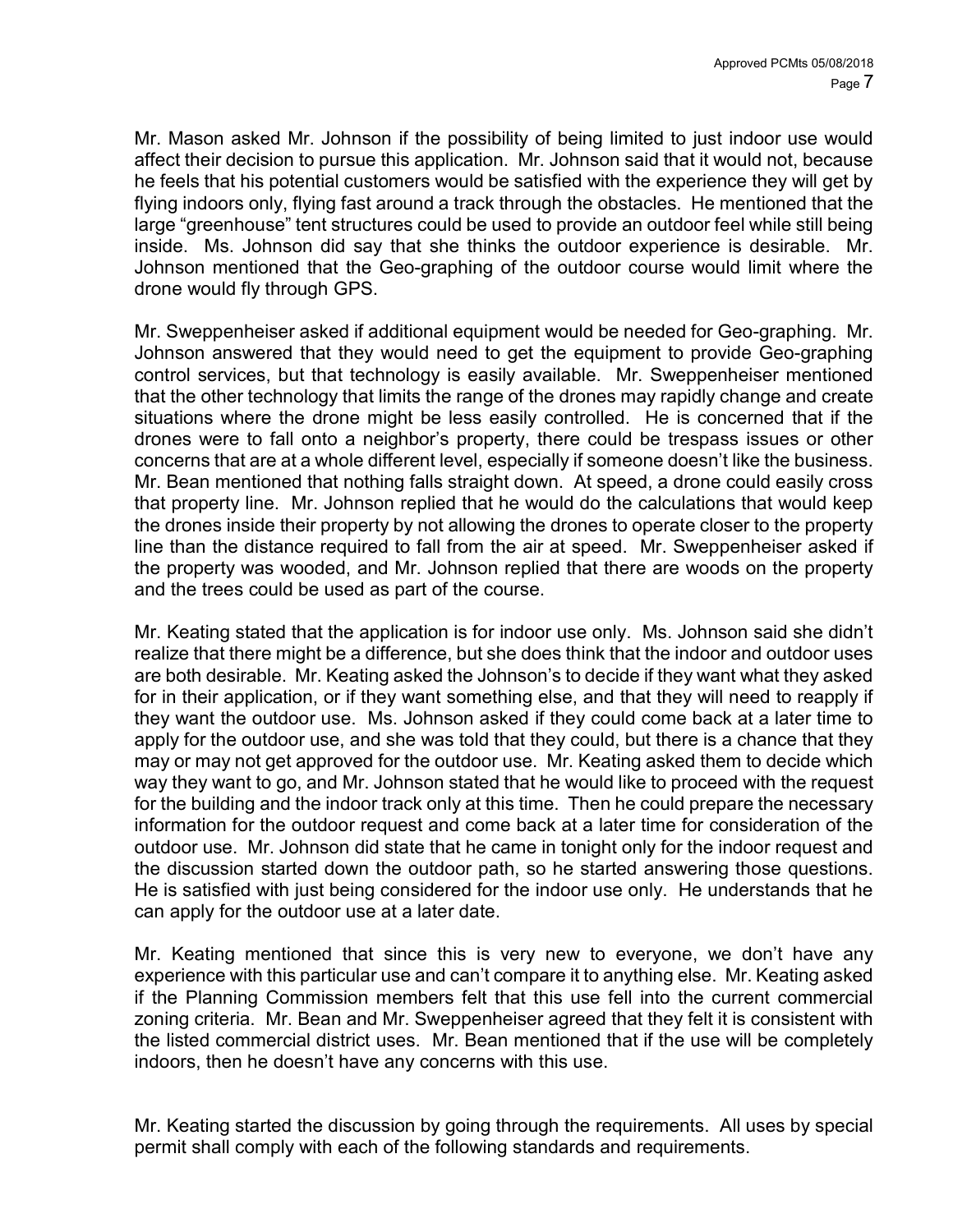(A). The nature, location, and size of the special use shall not change the essential character of the surroundings area, nor disrupt the orderly and proper development of the district as a whole. The use shall not be in conflict with or discourage the adjacent or neighboring lands or buildings.

Mr. Sweppenheiser said that he doesn't think it changes the character of the surrounding area. Mr. Bean agreed.

Mr. Keating moved on to item (B) - The special use shall not diminish the value of the land, buildings or structures in the neighborhood.

Mrs. Wethington said she did not think it would affect the value of the properties in the area.

Item (C) - The special use shall not increase traffic hazards or cause congestion on the public highways or streets of the area. Adequate access to the parcel shall be furnished.

Mr. Bean said that he did not see a problem with traffic or congestion on Northland Drive.

Item (D) - The water supply and sewage disposal system shall be adequate for the proposed special use by conforming to State and County Health Department requirements, and the special use shall not over-burden any existing services or facilities.

Mr. Mason stated that the District Health Department has already given them tentative approval for a well and septic at that location

Item (E) - Uses by special permit shall not be significantly more objectionable to nearby properties by reason of traffic, noise, vibrations, dust, fumes, odor, smoke, glare, lights, or disposal of waste than the operation of any principal permitted use, nor shall the special use increase hazards from fire or other dangers to either the property or adjacent property.

Mr. Bean said that he does not see any problem with that. He continued by saying that operating inside only made a world of difference.

Item (F) - The Planning Commission may require that the premises be permanently screened from adjoining or contiguous properties by a wall, fence, plant screen and/or other approved enclosure when deemed necessary to buffer the surrounding uses from objectionable noise, light, etc., created by the special use.

Mr. Sweppenheiser stated that he doesn't believe that any buffering is required. Mr. Bean agreed.

Item (G) - The special use shall be consistent with the intent and purpose of this Ordinance and with the intent of the Land Use Plan for Big Rapids Township. The special use shall be compatible with the natural environment and shall not be inimical to the public health, safety and general welfare.

Mr. Keating acknowledged that no one expressed any concerns.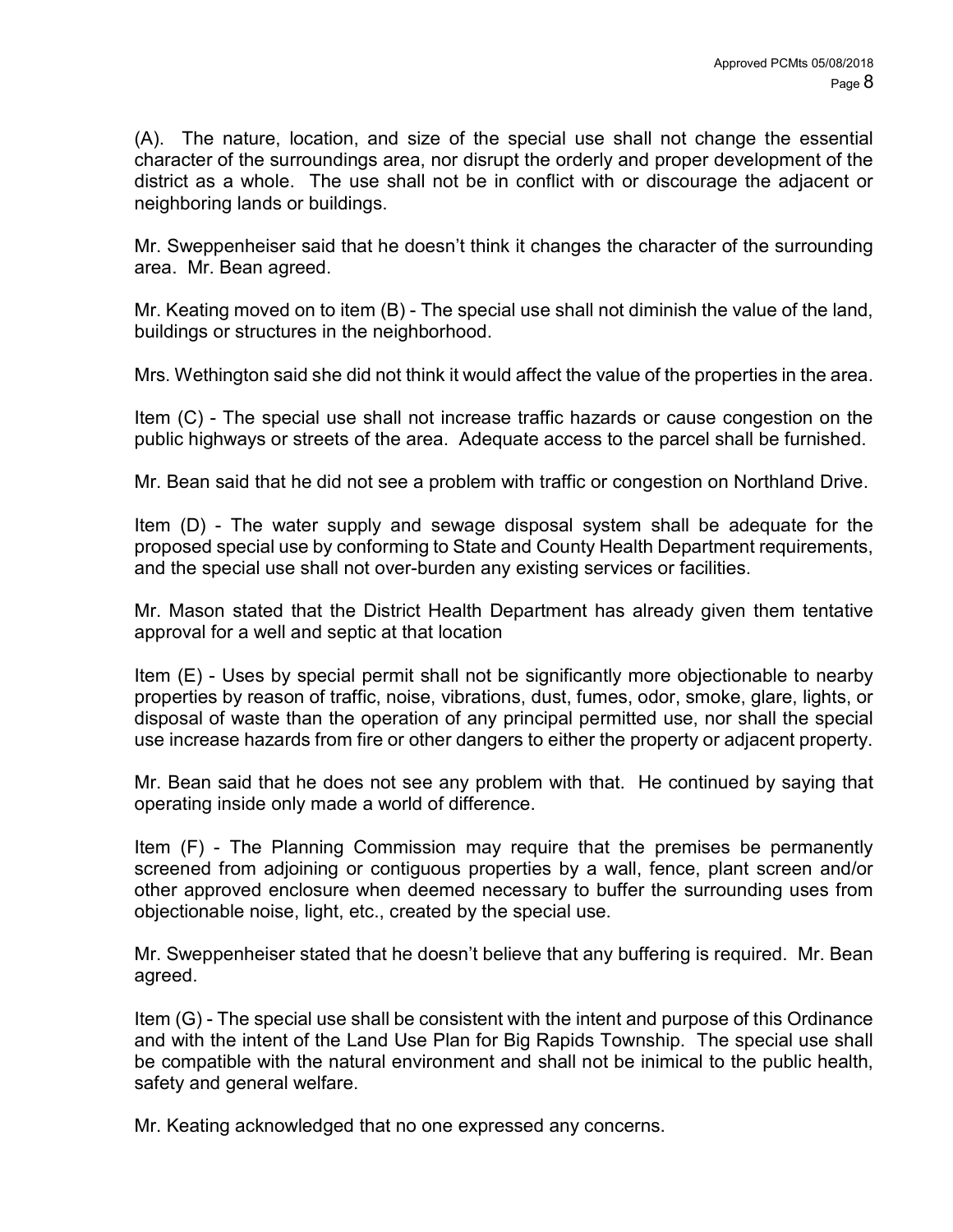Mr. Keating asked if the members were ready to vote.

Mr. Oliver asked if there were proper parking spaces for the building. Mr. Mason answered that there were. He stated that 12 spaces were provided for, and that the public area of the building (just over 1,000 sq. ft.) would require only 6 parking spaces. There was a brief discussion about the number of people that would be on the site at any given time, and since only six (drones or cars) total can be operating at once, it was determined that 12 spaces was adequate, based on the modified formula for businesses that utilize large warehouse areas. Mr. Oliver asked if the parking surface was going to be gravel or blacktop. Mr. Johnson answered that it would be gravel. Mr. Sweppenheiser mentioned that the entrance may need to have some paving provided for cars entering and exiting the property. Mr. Mason also mentioned that the Johnson's would need a commercial driveway permit from the road commission or MDOT and they would have to follow those requirements. Mr. Sweppenheiser and Mr. Bean both acknowledged that they are comfortable with whatever the road commission requires.

Mr. Sweppenheiser made a motion to approve SUP18-002 (PZ18-0013) for Michelle and Jeremiah Johnson to build and operate an indoor FPV Drone and R/C car facility at 12185 Northland Drive. Mr. Oliver seconded the motion. Mr. Keating asked if there were any comments or questions. Mr. Keating asked for the vote. The motion passed unanimously with five ayes and no nays. Mr. Keating advised the Johnsons that the SUP request has passed. Mr. Sweppenheiser congratulated them. Mr. Johnson thanked the Commission for helping him understand what information will be needed when he comes back with a request for the outdoor use in the future.

#### VII. OTHER BUSINESS:

Mr. Keating requested Mrs. Davis to return to the meeting. Mr. Keating asked Mr. Mason to start the discussion about the Capital Improvement Plan. Mr. Mason brought up the slides for the 2019 – 2024 Capital Improvement Plan. He explained the new information that was presented from Brandon Maneke regarding the cemetery, Grounds and Parks. All of his requests were new this year because he changed the timing of many of the items. Mr. Mason explained how the ranking system is supposed to work. He mentioned that the other requests from the previous year were carried forward and that the ranking of each item will have to be looked at in order to verify the Planning Commission still agrees with those scores. Mr. Sweppenheiser asked if all the requests from 2018 were included in the 2018 Budget. Mr. Mason referred that question to Mr. Stanek, who was in the audience. Mr. Stanek said that all the items requested did make it into the budget but was not sure that they would all be completed in 2018. The process of ranking each request took some discussion and time to work through to the final ranking. The first item was the Fire Department request for a new fire engine in 2020, and funding for this request is uncertain because the Fire Department Budget may not have enough funds to make this purchase by 2020. Mr. Mason talked at length about the ability of the Commission to apply weighting variables to each criterion. These weight determinations are at the discretion of the Planning Commission members. Mr. Keating asked how the Commission comes up with the weights and Mr. Mason explained that the weight for each criterion is meant to help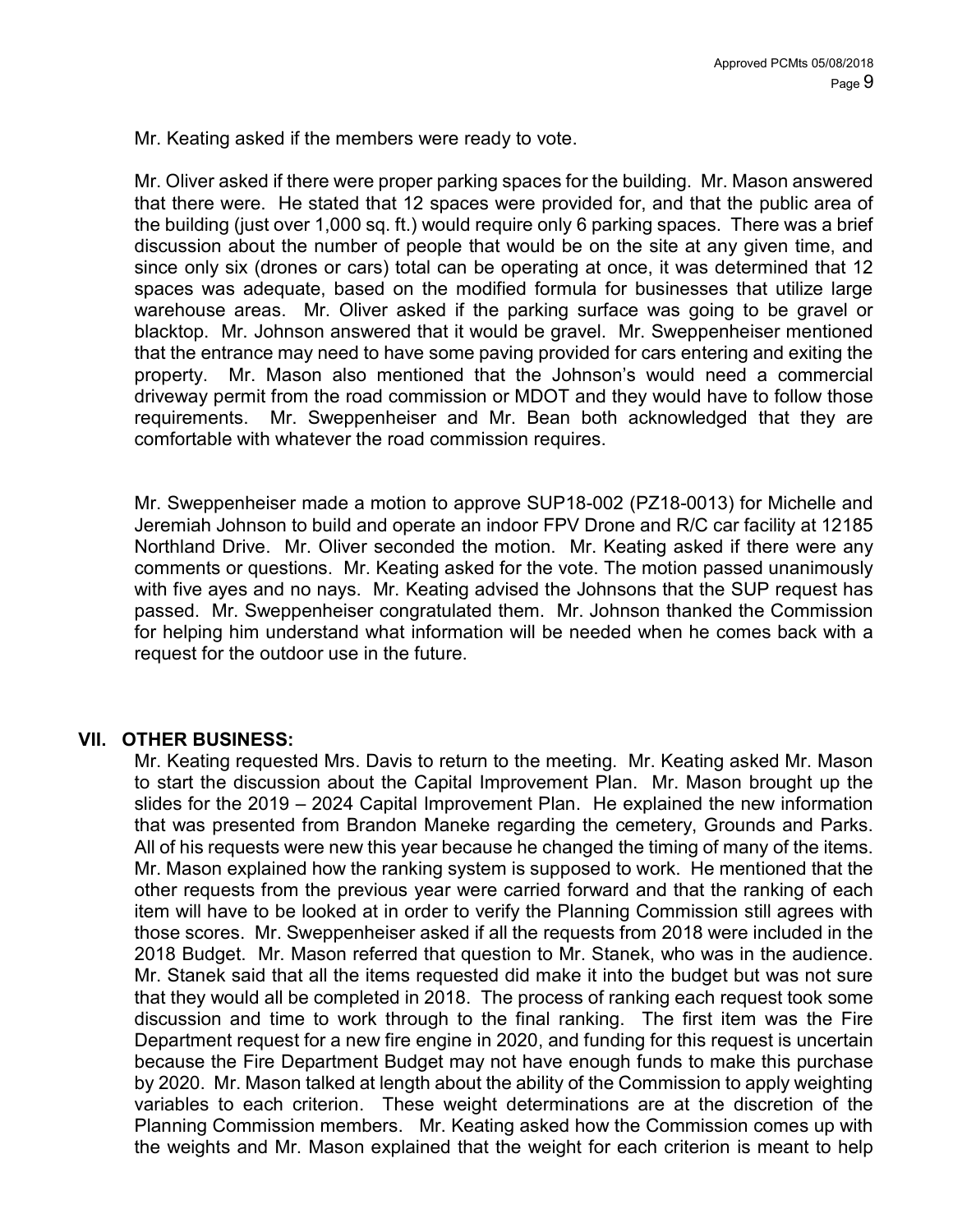give important criteria more influence on the final score. Mr. Bean asked if the Commission was just working on 2019 or if they needed to work on other items. Mr. Mason said that the really important items are the requests for 2019, because they will be in the next budget. The other items are not as critical at this time. Mr. Keating asked if the CIP needs to be presented to the Board in June, and Mr. Mason answered that it needed a Public Hearing in June before being presented to the Board in July. Mr. Sweppenheiser asked what the Commission needs to do tonight. Mr. Mason said he is looking to get scores for the requests, so that that data can be put into the CIP report for the Public Hearing next month, then it will be forwarded on to the Board of Trustees. Mr. Bean asked if there are any changes that need to be made to the existing data from the previous year. Mr. Mason didn't believe that any of the previously existing items needed to be reviewed in great detail. Discussion with the commissioners lead to the determination that Mr. Mason should put the modified rankings for each of the existing items in the worksheet. Once that was finished, he would send that info to the PC members before the next meeting, so they could review it before the public hearing. The members did review each of the new item requests and the data was entered into the worksheet as follows:

1. ATV with plow for Perry Street sidewalk. Discussion about the criteria was undertaken, and the final score was a 2.14

Mrs. Wethington had to leave the meeting to pick-up her baby at this time.

- 2. Fencing for the Baseball-field at Highbanks park. Discussion for the criteria took place and the score was determined to be a 3.36
- 3. Replace the stairway to the river at Highbanks park. Criteria discussion resulted in a score being determined at 1.83

Items 4 and 5 have been ranked in the past (zero turn mower and pick-up truck)

- 6. Fishing platform discussion resulted in a score of 4.31
- 8. Cemetery Road repairs for 2023 to be scored as 2.93
- 9. Cemetery drainage will need more research for future determination. Ranking will be a 5.
- 10. Road work continues to be a priority and will be ranked at a 1.

Mr. Mason gave a rundown of how the CIP will be distributed to the Commission before the Public Hearing and said he would send a copy of the worksheet with rankings and the proposed document to them so they could review the CIP before the Public Hearing.

Mr. Mason gave a verbal rundown of his written report including building permit information and zoning activity. Mr. Mason gave the Commission members information about Freedom of Information Act requests regarding the Verizon Cell Tower SUP. Mr. Keating asked if they would still care about the FOIA request since the SUP was approved. Mr. Mason replied that he may still want the information in order to be prepared for a possible appeal. Mr. Keating and Mr. Bean carried on a discussion about whether an appeal could take place and what could be appealed